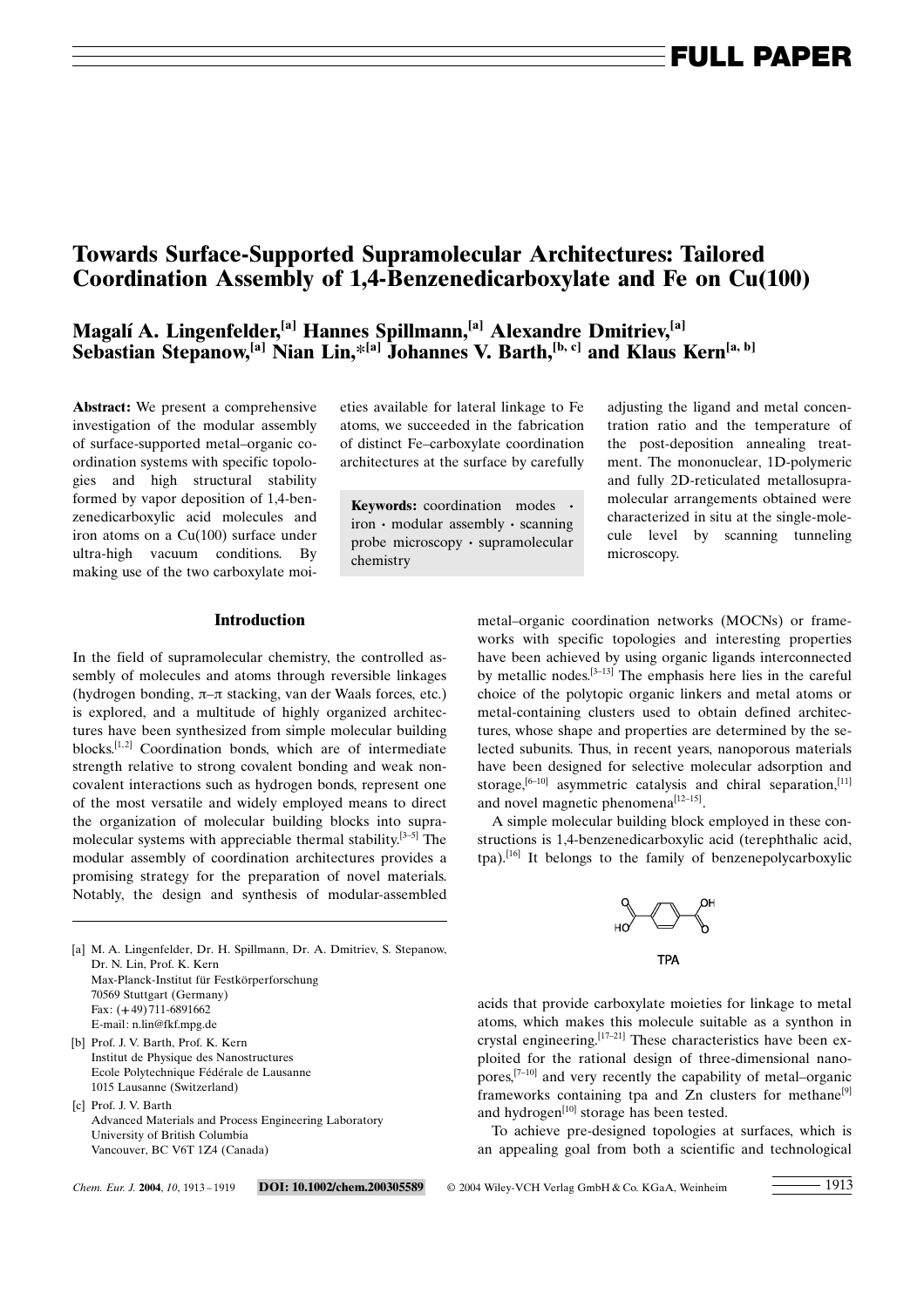# FULL PAPER

point of view, metal-directed assembly of molecular building blocks on suitable substrates has attracted interest: 1) it provides the potential of predictability and control over the formation of low-dimensional nanostructures and 2) the substrate can act as a template directing the deposited molecules' epitaxy and the metallosupramolecular assembly. Additionally, this approach allows the use of scanning probe techniques, such as scanning tunneling microscopy (STM), for direct imaging and structural elucidation at the singlemolecule level.<sup>[22-30]</sup> Recent results demonstrate that a combination of strategies from surface science and supramolecular chemistry provides a promising base for the rational construction of surface-supported coordination architectures with specific topologies. $[31-34]$ 

Here we describe the construction of metal-organic architectures under ultra-high vacuum conditions formed by sequential vapor deposition of terephthalic acid (tpa) and iron on an atomically clean Cu(100) surface. We present a complete structural panorama and a thorough analysis using scanning tunneling microscopy. The surface concentration of the constituents was precisely controlled and different postdeposition annealing temperatures (400 and 450 K) were employed. The role of metal-ligand interactions, which are possibly assisted by hydrogen bonding, in the stabilization of specific metallosupramolecular arrangements and their mesoscopic ordering is discussed in detail. The findings elucidate the basic principles controlling the assembly of welldefined metal-organic coordination systems from organic molecular building blocks and metal atoms on surfaces.

#### Results and Discussion

The molecular precursor layer: Upon deposition of tpa submonolayer doses on the Cu(100) substrate at room temperature, well-ordered two-dimensional molecular domains evolve. As shown in the large scale STM image depicted in Figure 1, close-packed tpa arrangements extend over all the



Figure 1. STM topograph of the molecular precursor layer comprising 1,4-bezenedicarboxylic acid (tpa) domains on Cu(100). The topology of the  $(3 \times 3)$  superstructure is shown in the bottom inset; individual tpa molecules are resolved as four-lobe rhomb-shaped protrusions with a diagonal extension of 7 Å.  $a_0$  = 2.55 Å is the nearest-neighbor spacing of the Cu substrate atoms.

terraces. A detailed analysis of the STM data shows that the packing of the molecules follows the Cu(100) high-symmetry directions, indicating that the substrate acts as a template directing the molecular order. The local arrangement of the molecules is characterized by a  $[3\times3]$  unit cell (inset Figure 1). A complementary near-edge X-ray adsorption fine structure (NEXAFS) analysis revealed that the tpa molecules are adsorbed on the surface with the phenyl rings parallel to the surface plane, that is, in a flat-lying geometry.[35] The individual tpa molecules are imaged as a rhombshaped protrusion with a diagonal extension of  $7 \text{ Å}$ , which agrees well with the molecular dimensions (cf. the high-resolution image in the inset in Figure 1). X-ray photoemission (XPS) experiments strongly suggest that the carboxylic groups of the tpa molecules are deprotonated in response to the catalytic activity of the substrate. $[31-34]$  The resulting carboxylate moieties provide reactive ligands for the formation of the coordination systems discussed below.

Synthesis of coordination architectures: To obtain arrangements in which metal centers connect to organic molecules, we deposited Fe atoms on top of the precursor layer and annealed the sample at elevated temperatures, 400-500 K. The carboxylate groups of the tpa molecules bind to the deposited Fe atoms and well-ordered structures evolve. The influence of the metal substrate on the Fe-carboxylate coordination bonds, for example,, charge transfer and screening induced by the free electrons at the surface, cannot be neglected<sup>[31]</sup> and is currently under theoretical investigation. The present findings also point to the potential role of weak hydrogen bonding in assisting the dominating metal-ligand interactions in the formation of specific metallosupramolecular arrangements and their mesoscopic ordering at surfaces. However, for a full understanding of the contributions to the stabilization of the observed architectures, in which substrate-mediated interactions or packing effects may also interfere, more detailed investigations are required.

Here we focus on establishing the parameters for the controlled formation of coordination architectures and their structural characterization. By carefully choosing the Fe concentration, distinct low-dimensional metal-organic coordination structures can be obtained that are thermally stable up to at least 500 K annealing. The structures presented in this section were obtained upon 400 K annealing for 5 minutes; the effect of treatment at higher temperatures is discussed in the next section.

Arrays of mononuclear compounds—"cloverleaf phase": At low Fe to tpa ratios  $(-0.3 \text{ Fe}$  atoms per tpa molecule), arrays of mononuclear metal-organic complexes evolve (Figure 2a). The high-resolution image in Figure 2b reveals that the individual complexes resemble cloverleaves with four tpa molecules surrounding a central Fe atom. Similar cloverleaf-shaped metal-organic arrangements have already been encountered in related systems.<sup>[31,32]</sup> STM imaging cannot provide direct information about intermolecular interactions and bonding, but the accurate topology obtained from high-resolution STM data enables us to suggest structural models to be verified or refined by other experimental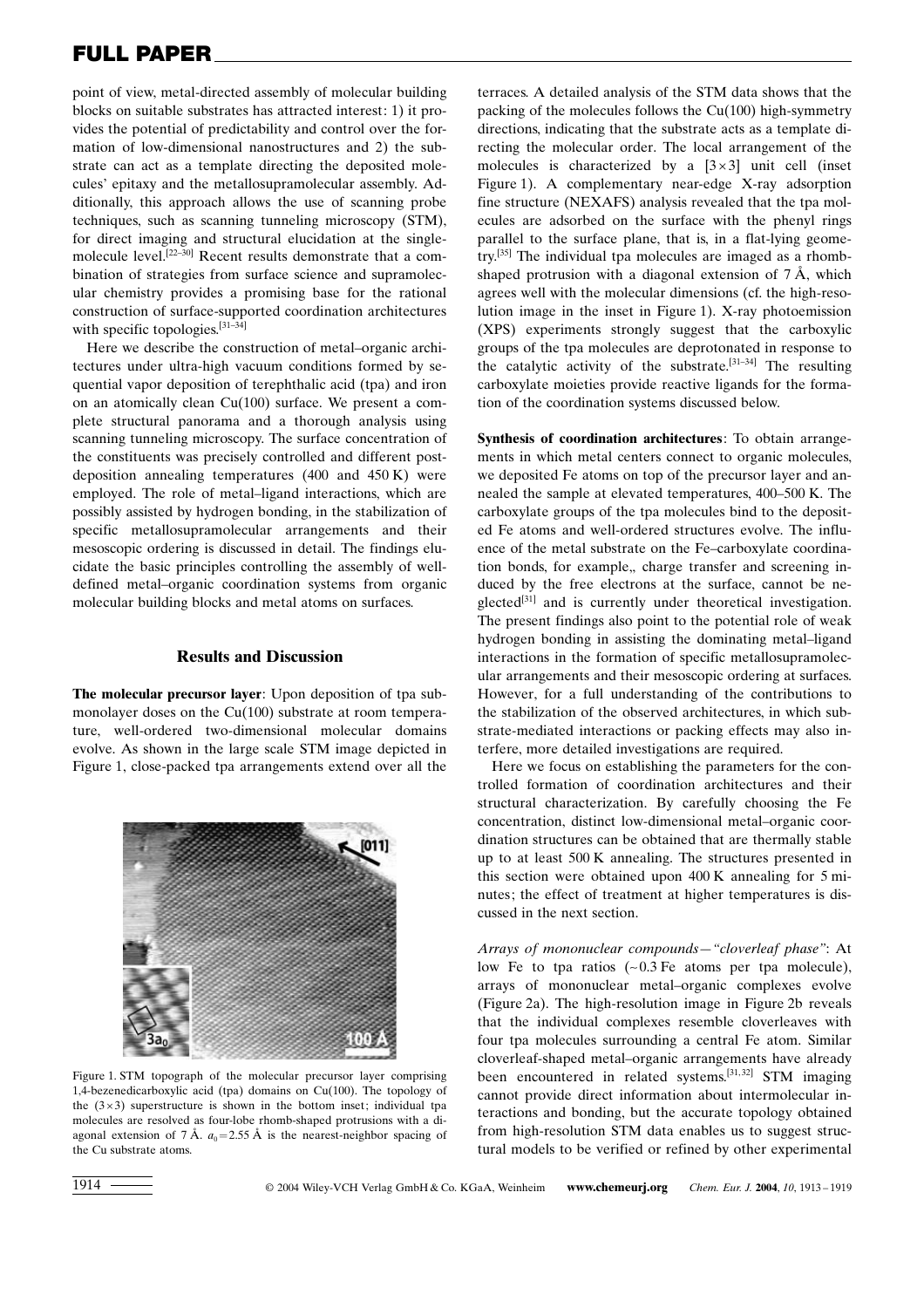

Figure 2. a) STM image of the "cloverleaf phase". b) High-resolution STM image with Fe atoms marked. c) Geometrical model: each Fe atom (gray spheres) coordinates four carboxylate ligands unidentately in a square-planar configuration. Potential C-H $\cdot$ <sup>O</sup> hydrogen bonds are indicated (O…H–C distance  $D1=D2=3.5 \text{ Å}$ ). The  $15\times15 \text{ Å}^2$  superstructure unit cell is shown as a gray square.

techniques. Based on a careful analysis of the data the model in Figure 2c is proposed for the mononuclear complex,  $[Fe(tpa)_4]$ . It consists of a central Fe atom (gray sphere) coordinated to four tpa molecules in a squareplanar structure by unidentate Fe-carboxylate bonds with an Fe $\sim$ O distance of approximately 2 Å. The distance between the carboxylate oxygen and phenyl ring carbon (O…H-C, marked by dashed lines  $DI$  in Figure 2c) is  $\sim$  3.5 Å, and thus may be associated with an interaction that is potentially hydrogen bonding.<sup>[36]</sup> There is experimental evidence that (weak) intermolecular hydrogen bonds evolve when appropriate functional groups of adsorbed molecules are at reasonable distances.<sup>[37 $-40$ ]</sup> With the systems investigated so far the bonding distances are typically increased relative to related coupling schemes in organic bulk materials.<sup>[30]</sup> In view of the fact that the carboxylate group is a strong hydrogen-bond acceptor, it is tentatively suggested that the  $[Fe(tpa)_4]$  arrangement may be further stabilized by intracomplex C-H···O hydrogen bonding.

The complexes are organized in a  $[6 \times 6]$  unit cell with respect to the substrate as shown by the gray square in the model (Figure 2b) and form a well-ordered array covering all the terraces of the substrate. This perfect long-range organization suggests intercomplex interactions. Since the distance between the carbon atom in the ortho-position of the ring and oxygen atom of the carboxylate group (see dashed line  $D2$  in Figure 2c) is 3.5 Å, the interaction between the

hydrogen in the ortho-position of the ring and the carboxylate group again can be considered as potentially hydrogen bonding and a coupling in the dihapto mode between the strong  $COO<sup>-</sup>$  acceptor and C-H groups of the phenyl ring is tentatively suggested.<sup>[36]</sup> For modeling purposes we assume that the Fe atoms reside at the energetically preferred hollow site of the substrate. The individual Fe atoms are separated from each other by  $15 \text{ Å}$  in both directions, forming a perfect 2D array at the surface.

A close inspection of the high-resolution image and model reveals that a given tpa molecule in the  $[Fe(tpa)_4]$ complex coordinates to the central Fe atom through the ™left-hand∫ oxygen atom of the carboxylate moiety, which leads to a P4 symmetry for the cloverleaf structure. [Fe(tpa)<sub>4</sub>] complexes with "right-hand" oxygen coordination were similarly encountered at the surface. The "left-" and ™right-hand∫ coordination modes fold the cloverleaf complexes in opposite directions (clockwise and anticlockwise, respectively) and consequently they are nonsuperimposable upon in-plane rotation or translation: one type represents the mirror image of the other with respect to the Cu [011] azimuth, that is, they are two enantiomeric species.[32] Moreover, each single array of packed complexes only consists of cloverleaves of one handedness (like the one presented in Figure 2); this which signals chiroselective intercomplex interactions, presumably mediated by the suspected intercomplex hydrogen bonding.

MOCN-I-"ladder phase": At higher Fe concentrations (~0.8 atoms per tpa molecule) an extended network structure evolves, labeled the MOCN-I phase (Figure 3). This phase is characterized by double rows of tpa molecules running along the  $[011]$  or  $[011]$  direction of the substrate, as indicated  $(DR)$  in the inset of Figure 3. The spacing between the double rows again indicates potential intrarow C-H $\cdots$ O hydrogen bonds between the H atom in the ortho position of the phenyl ring and the carboxylate moiety, as depicted in the corresponding model (dashed lines in Figure 3b, O…H–C distance  $D1 = 3.0$  Å).

Adjacent double rows are linked by tpa molecules perpendicular to the double-row directions, designated spacer tpa, by Fe-carboxylate formation. Each Fe atom (highlighted by gray spheres in the inset of Figure 3a) is coordinated to three tpa molecules: two double-row tpa and one spacer tpa. The double-row tpa molecules are linked by means of unidentate bonds to the Fe, and the spacer tpa by a chelating bidentate bond, forming a distorted square-planar geometry. Similar coordination motifs have been reported in layer structures of 3D crystals.<sup>[18]</sup> Two different types of the MOCN-I phase can be distinguished depending on how the double rows are linked by the spacer tpa molecules. The first kind is marked with a rectangle in the STM image and in the geometric model (Figures 3a and 3b, respectively), whereby two neighboring double rows are coupled by a column of single tpa spacer molecules. Each end of the spacer tpa is coordinated to an Fe atom at the neighboring double rows. The gap between the neighboring double rows is 10 Å (4 $a_0$ ), and the lateral distance between the equally aligned spacer tpa molecules is also 10 Å  $(4a_0)$ . Owing to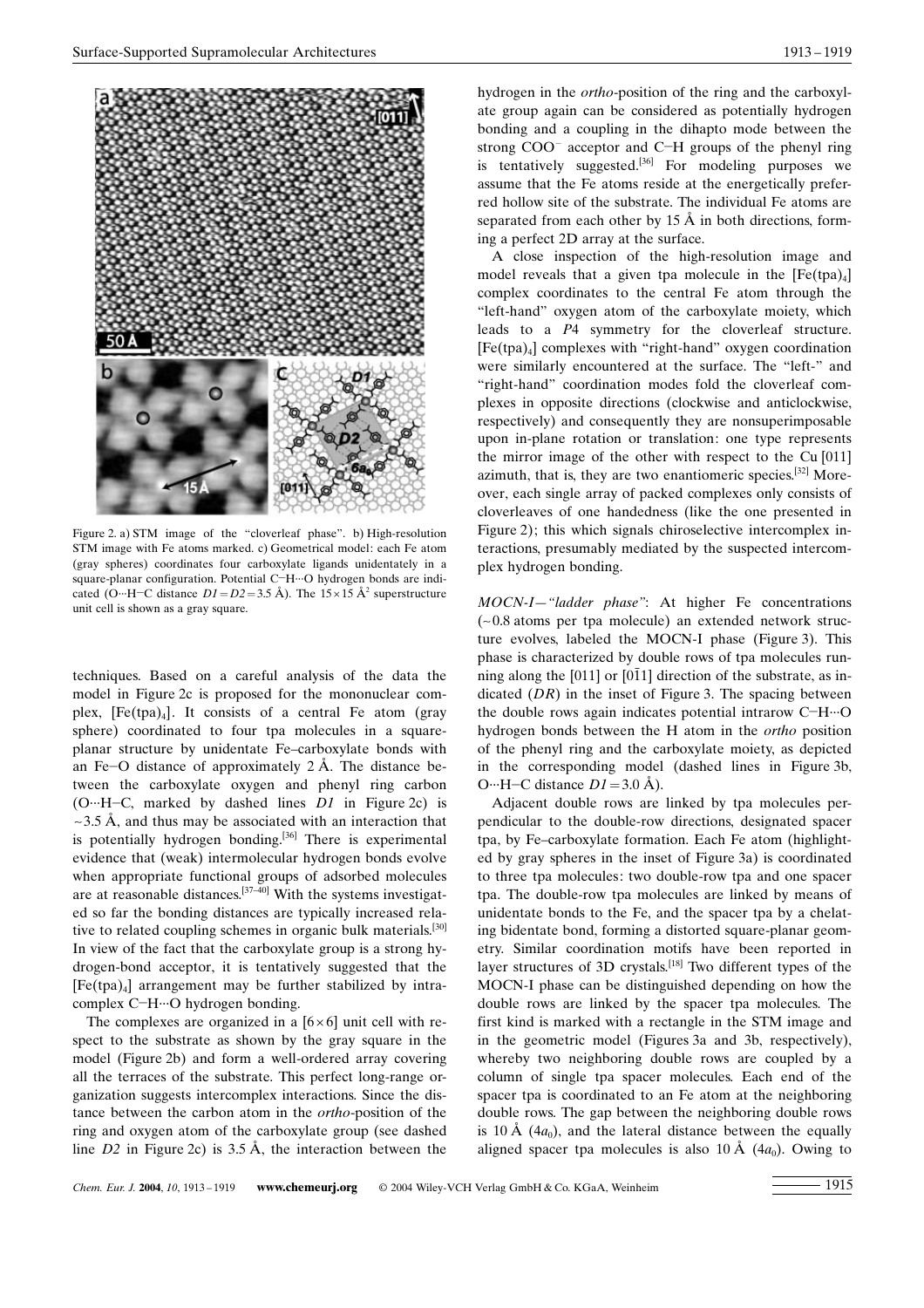

Figure 3. a) STM image of the 1D MOCN-I "ladder phase". Fe atom positions are marked by gray spheres and a double row by  $DR$ . b) Geometrical model of the MOCN-I phase: dashed lines D1 (D2) indicate potential interrow (intrarow) C $-H$ <sup>\*\*</sup>O hydrogen bonds (in both cases the O…H–C distance is  $3.0 \text{ Å}$ ).

the fact that Fe-carboxylate coordination only propagates along the double-row directions but not perpendicularly, a 1D ladder configuration forms, representing a 1D polymeric coordination system. The dark areas in the STM topograph, framed by the tpa networks, correspond to cavities in which the Cu substrate is exposed. These cavities have a distinct shape, size  $(-10 \times 3 \text{ Å})$ , and regular 1D order with a spacing of 10 ä.

The second type of MOCN-I phase is marked with a rhomb in the STM image and in the geometric model (Figure 3a and 3b), whereby neighboring double rows are linked by two columns of spacer tpa molecules. The Fe coordination is the same as in the former case, but only one carboxylate group of the spacer tpa is coordinated to the iron atoms now. The spacer tpa molecules that are coordinated to the upper and lower double rows are staggered; this arrangement suggests potential C-H-+O hydrogen bonds between the H atoms in the ortho positions of the phenyl ring and the carboxylate groups, as depicted in the model (dashed line in Figure 3b, O…H–C distance  $D2 = 3.0 \text{ Å}$ ). This configuration accounts for a wider gap, 15 Å  $(6a_0)$ , between the double rows and displays well-defined cavities arranged in a zigzag pattern with a size smaller than the previous case,  $\sim$  5  $\times$  3 Å.

Stoichiometrically the first type of phase has a higher Fe to tpa ratio (ideally  $\frac{2}{3}$  for type 1 and  $\frac{4}{9}$  for type 2), which is in agreement with our observation that further increasing the Fe concentration raises the fraction of the type 1

MOCN-I phase. However, we could not obtain pure phases of either type.

MOCN-II–"single-row phase": Upon increasing the Fe to tpa ratio to about 1.2 the MOCN-II phase develops (Figure 4a). STM data reveal the formation of domains with a



Figure 4. a) STM image of the 2D reticulated MOCN-II ™single-row phase". High-resolution STM images reveal the geometrical arrangements in the  $\alpha$  (upper inset) and  $\beta$  (bottom inset) phases, which differ in the orientation of the neighboring iron pairs. b) and c) Geometrical models depicting atomic and molecular positioning in the two isomeric structures and the corresponding unit cells.

typical size of  $15 \times 15$  nm. The fully 2D reticulated structures of the MOCN-II fall into two classes, labeled  $\alpha$  and  $\beta$ , which always co-exist at the surface. They are identified as isomeric structures, since they evolve simultaneously and exhibit the same building blocks and stoichiometry (Fe/tpa=1).<sup>[33]</sup> In the  $\alpha$  phase (upper inset of Figure 4a), the reticular structure and the coordination geometry are very similar to those of the first type MOCN-I phase; only the double tpa rows are replaced by single tpa rows here, that is, single rows are linked by a column of single spacer tpa molecules. As a consequence at every network junction two Fe atoms are present, forming an iron pair with an Fe-Fe spacing of  $5 \, \text{\AA}$  $(2a_0)$ . These iron pairs are linked by tpa molecules through Fe-O coordination and organized in a  $6a_0 \times 4a_0$  repeat unit (model in Figure 4b). Well-defined cavities, equivalent to those found in the first type MOCN-I phase, are also present here.

In the  $\beta$  phase (lower inset in Figure 4a), the orientations of the iron pairs alternate, that is, each iron pair is rotated by 90° with respect to its nearest neighbors. To adopt such an arrangement a given tpa molecule must have one bidentate and two unidentate bonds at its respective ends. The network topology displays a square symmetry, and the size of the repeating unit cell in this case is  $10a_0 \times 10a_0$  (model in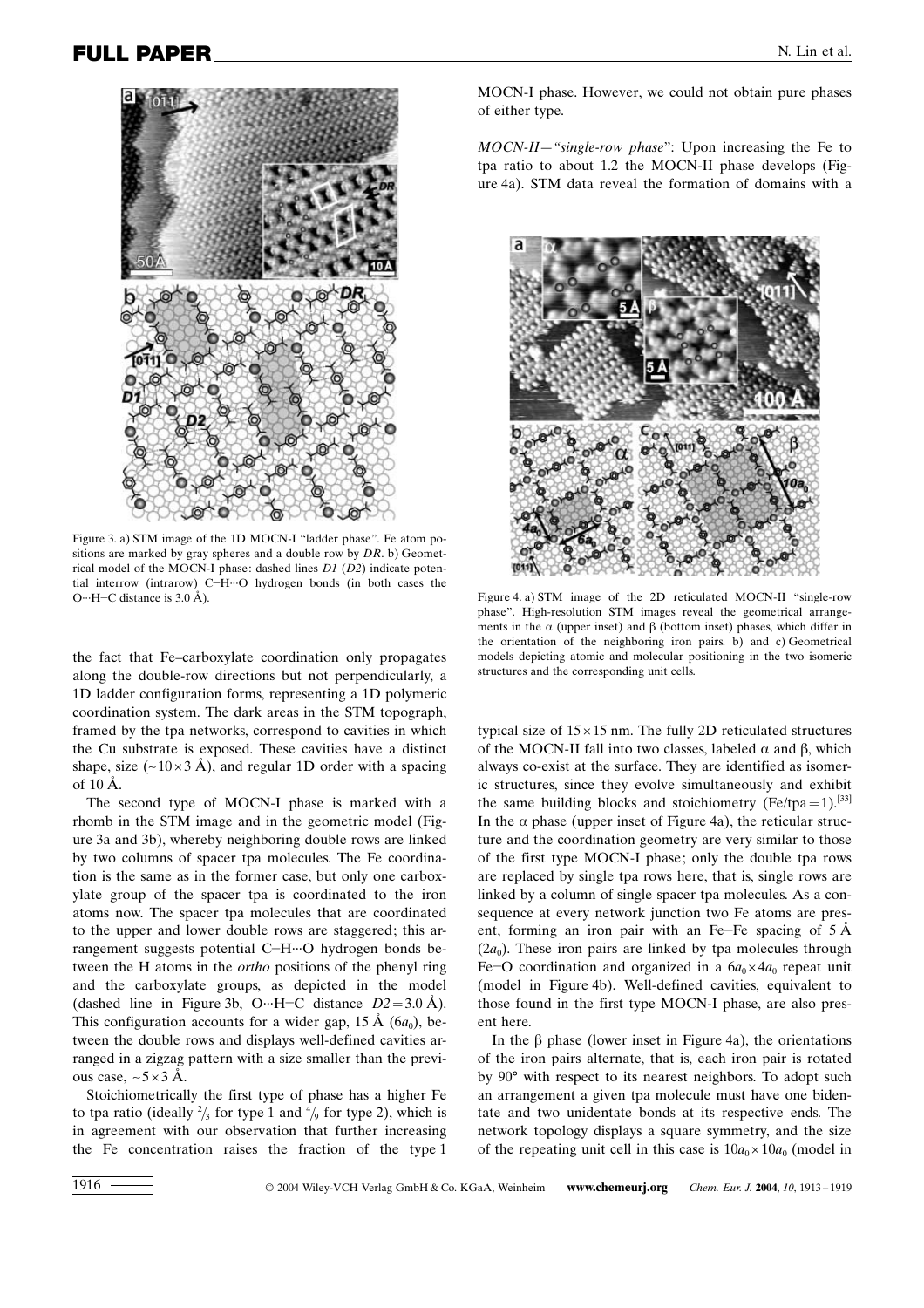Figure 4c). The cavities are square in shape with concave edges, and have a size of  $\sim$ 7 $\times$ 7 Å.

Influence of the post-deposition annealing temperature and the molecular coverage conditions: In order to obtain a better understanding of the influence of the temperature on the synthesis of the metal-organic networks, we studied the effect of post-deposition annealing. After the deposition of the tpa molecules and Fe on the substrate at room temperature, we annealed the sample at 450 K instead of 400 K. Under these new conditions all the coordination architectures produced by 400 K annealing could be obtained. However, the Fe/tpa ratios necessary for the construction of a given structure always exceeded those required for 400 K annealing. This is presumably related to an increased tendency for Fe-Cu-surface intermixing at higher substrate temperatures; hence less Fe is available for metal-organic coordination networks.<sup>[41-43]</sup> Table 1 summarizes the Fe/tpa surface concentration ratios required to obtain the various structures under the two different annealing conditions.

Table 1. Fe/tpa surface concentration ratios required for the fabrication of the metal–organic coordination structures at the annealing temperatures employed.

| Annealing         | Fe:tpa ratio |        |         |          |  |
|-------------------|--------------|--------|---------|----------|--|
| temperature $[K]$ | cloverleaf   | MOCN-I | MOCN-II | MOCN-III |  |
| 400               | 0.3          | 0.8    | 12      |          |  |
| 450               | 0.4          | 1.0    | 1.5     | 0.9      |  |

Scheme 1 gives an overview of the compounds described in this paper. In addition, with  $450-500$  K annealing we observed the development of a new phase which does not form upon 400 K annealing.

MOCN-III–"interlocked phase": For an Fe concentration of about 0.9 atoms per tpa molecule deposited on the molecular precursor layer that is close to saturation  $(-80\%$  monolayer) the MOCN-III phase develops. As shown in Figure 5, this phase covers all of the terraces and can be viewed as an interruption of single rows along the direction normal to the iron pairs, as indicated by the broken line in Figure 5a. The broken parts are shifted laterally by half of the single-row separation. The network structure extends continuously in the direction perpendicular to the broken rows. As shown in Figure 5a the interruption occurs typically at every third (solid-line rectangle in Figure 5a) or every fourth unit (dashed-line rectangle in Figure 5a), but structures with a width of up to six units also exist. The broken rows are interlocked with each other. The spacing between the carboxylate group oxygen and the ortho hydrogen atom on the phenyl ring (O…H–C distance  $D=3.1 \text{ Å}$ , dashed lines in Figure 5b) indicates potential hydrogen bonding; the corresponding dihapto hydrogen-bond motif is marked in Figure 5b.

Figure 6a shows an extreme case of the interlocked phase obtained upon depositing iron on top of a completed tpa monolayer. It consists of interlocked single rows of just one unit. Once again, the model suggests potential hydrogen



Figure 5. a) STM image of the MOCN-III "interlocked phase". The solid and dashed rectangles indicate two and three complex units (inset: high resolution STM image). b) Geometrical model of MOCN-III (Fe: gray spheres) with potential intermolecular C-H-+O hydrogen bonds indicated (O…H-C distance  $D = 3.1 \text{ Å}$ ).



Figure 6. a) STM image of the single-unit "interlocked phase"; the inset shows a high resolution STM image (Fe: gray spheres). b) Geometrical model with potential C-H $\cdots$ O hydrogen bonds indicated (O $\cdots$ H-C distance  $D = 3.1 \text{ Å}$ ).

bonds between the oxygen atom of the carboxylate group and the ortho H of the neighboring phenyl ring in dihapto mode (O…H–C distance  $D=3.1 \text{ Å}$ ; dashed lines in Figure 6b). This arrangement accommodates the highest density of tpa molecules and iron pairs that can be obtained on the surface.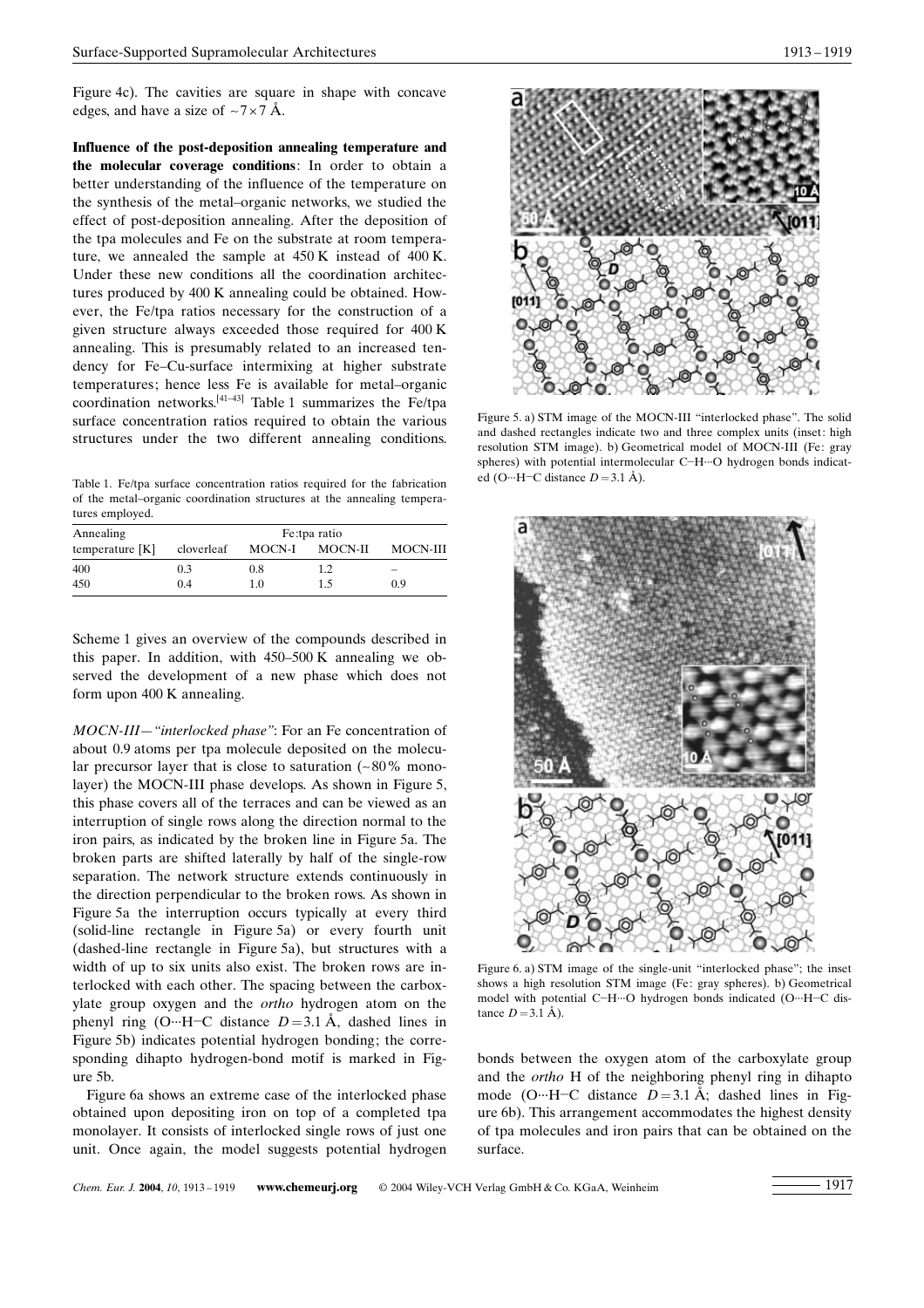

Scheme 1. Overview of the compounds synthesized at different Fe:tpa ratios.

### Conclusion

In conclusion, while crystal engineers concentrate their efforts on designing metal–organic architectures by choosing appropriate metal centers, ligands and crystallization conditions, we have explored the deposition parameters (temperature, surface concentration, etc.) required to achieve the modular assembly of distinct surface-supported coordination architectures. Strategies to synthesize different metal-organic structures with other benzenepolycarboxylic acids molecules have also been developed.<sup>[32-34]</sup> Fe-carboxylate coordination at metal surfaces is thus known for several systems

and can be used to fabricate a variety of distinct metallosupramolecular arrangements. This approach presents a step towards a new synthetic route to novel low-dimensional metalorganic materials.

In general, all the structures fabricated in this work are composed of regular arrangements of iron centers or iron pairs. Taking into account the magnetic character of Fe, cooperative magnetic coupling in coordination systems mediated by the spacer molecules or the Cu substrate is feasible, making them potential low-dimensional molecule-based magnetic systems. The well-defined cavity envelope in the MOCNs allows the use of these nanopores in selective adsorption processes. Notably the reversible adsorption of  $C_{60}$  guest molecules in such cavities has been successfully demonstrated recently.<sup>[44]</sup> Further experiments addressing inclusion phenomena with alkali metals are in progress. Moreover, interesting properties for heterogenous catalysis can be envisioned. The combination of an organic recognition subunit connected to a reactive metal site offers prospects for catalysts with shape, regio-, and stereoselectivity. For example, the iron pairs resemble active sites in carboxylate-bridged non-heme diiron enzymes.[45] Finally we envision the use of metal-organic grids as multifunctional nanotemplates to steer the growth of three-dimensional architectures.

#### Experimental Section

The experiments were performed in an ultra-high vacuum system equipped with sample preparation tools, evaporators for organic molecule and metal deposition and a home-built STM. The Cu(100) surface was cleaned by repeated cycles of Ar<sup>+</sup> sputtering at room temperature and subsequent annealing to 800 K. This cleaning procedure resulted in atomically clean terraces of up to 100 nm width separated by monatomic steps. Terephthalic acid (tpa) (99%, Fluka) was deposited under UHV conditions (background pressure  $\approx 3 \times 10^{-10}$  mbar) by organic molecular beam epitaxy (OMBE) from a Knudsen cell type evaporator, maintained at 440 K during deposition. The molecular evaporation was monitored by